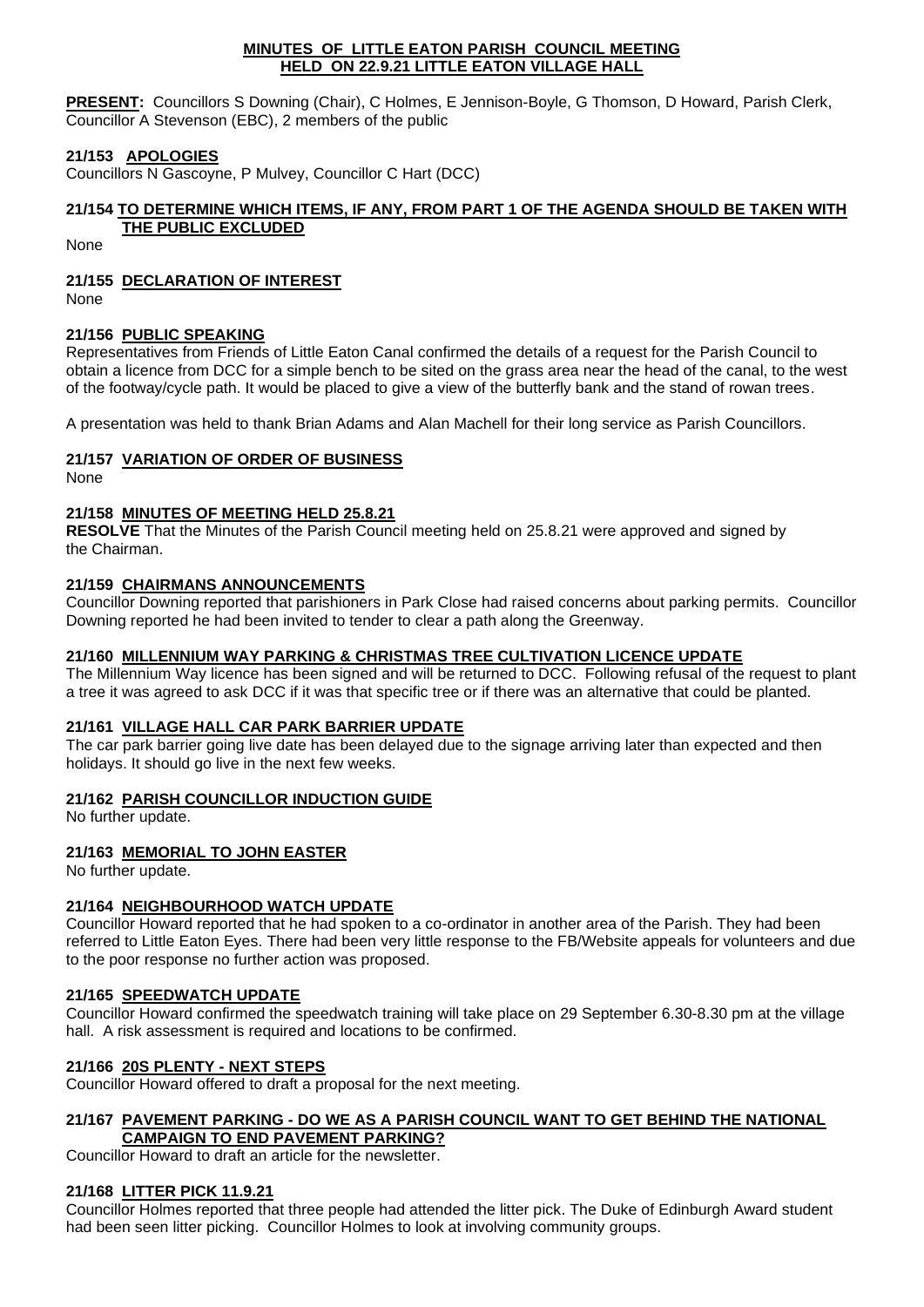# **21/169 SCHOOL CLOCK UPDATE**

It was resolved to apply for grants in order to install a new clock movement (T1R), controller (ARU) with bell striking system (Toller and Controller) - £4,323 (+VAT)

## **21/170 PARK WORKS – SPRAYING £300/TO CUT AND REMOVE VEGETATION FROM SUMMER WILD FLOWER MEADOW £90**

It was resolved to accept the quotes that had been circulated for spraying and cutting and removing vegetation from Woodgrow and G Long.

## **21/171 NEWSLETTER**

It was agreed to organise a newsletter for circulation in November with a cut off date of 20 October.

## **21/172 CLIMATE ACTION GROUP**

Councillor Holmes to organise a first meeting with Councillors and volunteers.

### **21/173 QUEENS GREEN CANOPY/ JUBILEE**

The Parish Council are very keen to work with LEIB/Friends of Little Eaton to commemorate the Queens Platinum Jubilee. Councillor Holmes to liaise with the groups and come up with a suitable plan.

### **21/174 ADVENT WINDOWS**

Councillor Holmes offered to organise the advent windows again this year.

## **21/174 WREATH**

It was agreed to organise a wreath for remembrance Sunday.

## **21/175 CLERKS REPORT**

• Approval of the External Audit from PKF had been received

## **21/176 CORRESPONDENCE FOR ACTION**

• Bench Proposal FLEC. It was agreed to apply for an objects licence on behalf of the group.

## **21/177 PLANNING APPLICATIONS**

## Applications

- ERE/0921/0012 Change of use to mixed use of workshop and restaurant Blok Knives Limited Unit 3b, Old Hall Mill Business Park Alfreton Road – Concerns regarding lack of parking, exacerbate parking problems, traffic in and out
- ERE/0921/0010 Two storey rear 102 Alfreton Road No objections
- ERE/0821/0054 Demolish existing bungalow and construct replacement dwelling 3 Morley Lane Lane No objections
- ERE/0921/0004 Construction of a single two bedroomed bungalow within the grounds of Rose Hill including the construction of a turning head within the site at the northern end of Whittaker Lane to act as a public amenity for Whittaker Lane residents Rose Hill Whittaker Lane – No objections

### Approved

- ERE/0721/0046 Proposed ground floor side extension 305 Alfreton Road
- ERE/0721/0001 Construction of double storey side extension, replacement garage, new pitched roof over proposed garage, re-construction of existing raised platform to rear elevation with veranda, external alterations and new boundary wall to front 221 Alfreton Road
- ERE/0621/0036 Single storey front extension & two storey side extension 14 Croft End

# **21/178 FINANCE**

### Receipts up to 31.8.21

| <b>Natwest</b> | Interest   | 0.26   |
|----------------|------------|--------|
| <b>LECC</b>    | Rent       | 560.00 |
| LE Bowls Club  | Rent       | 335.00 |
| COIF           | 413600001T | 38.91  |
| COIF           | 301800001T | 96.55  |

Monthly accounts circulated